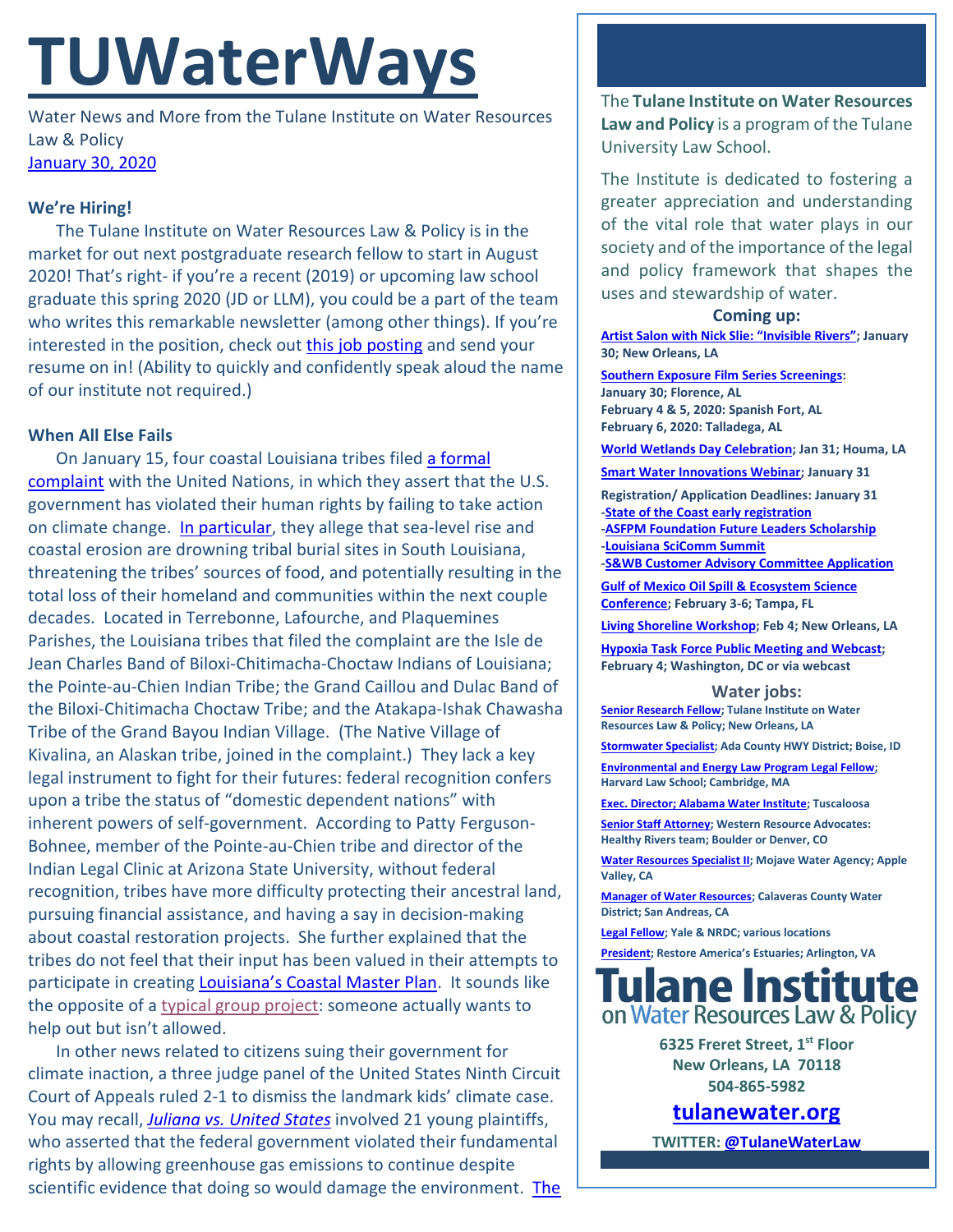[majority opinion](http://cdn.ca9.uscourts.gov/datastore/opinions/2020/01/17/18-36082.pdf) explains that even though the plaintiffs "made a compelling case that action is needed," the power to grant relief lies with the political branches of government rather than the judicial branch. At this point, it is uncertain what, if anything, will happen to the case, though Philip Gregory, who served as co-counsel for the plaintiffs, [said](https://www.npr.org/2020/01/17/797416530/kids-climate-case-reluctantly-dismissed-by-appeals-court) that they would seek an [en banc petition,](https://www.oregonlaws.org/glossary/definition/en_banc) which would put the issue before the full 9th Circuit for review. The dissenting judge, Josephine L. Staton, wrote a blistering dissent: "In these proceedings, the government accepts as fact that the United States has reached a tipping point crying out for a concerted response — yet presses ahead toward calamity . . . It is as if an asteroid were barreling toward Earth and the government decided to shut down our only defenses." [Mic drop.](https://www.youtube.com/watch?v=jSFIwS2b-kg)

## **What Time is it?**

Regardless of what time you actually end up reading this remarkable newsletter, the answer is that it is closer to midnight. That is, on January 23, the **Bulletin of the Atomic Scientists** announced that it moved the hands of its symbolic, [TV famous](https://www.imdb.com/video/vi3857562649?playlistId=tt5456154&ref_=tt_ov_vi) Doomsday Clock closer to midnight. [The Doomsday Clock](https://en.wikipedia.org/wiki/Doomsday_Clock) indicates the likeliness of a human-caused apocalypse: moving the hands closer to midnight indicates that this likeliness has increased since last year. The clock has been moved forward 20 seconds and is now set at [100 seconds to midnight,](https://ichef.bbci.co.uk/news/410/cpsprodpb/138BE/production/_110626008_doomsday_clock_hour_clock640-nc.png) which represents the closest it has ever been to symbolic doom and the first time the hands have been within the twominute mark. [The Bulletin explained](https://thebulletin.org/doomsday-clock/current-time) that it adjusted the clock to reflect looming threats from nuclear weapons and—you guessed it!—accelerated global warming. On the latter point, the announcement stated that even though "[p]ublic awareness of the climate crisis grew over the course of 2019," the problem is that "governmental action on climate change still falls far short of meeting the challenge at hand." Governmental inaction—where have we heard that before? Perhaps some [Coldplay](https://www.youtube.com/watch?v=BQeMxWjpr-Y) will distract us from all of this [doom and gloom.](https://www.youtube.com/watch?v=rPFGWVKXxm0)

### **Got Water?**

The U.S. Geological Survey has released [a new mapping tool](https://labs.waterdata.usgs.gov/estimated-availability/#/) that displays a nearly complete picture of water storage in the Lower 48 states. Specifically, the map shows water currently held in snowpack, soils, shallow groundwater, the tree canopy, and wetlands, and it compares the current amount to the historical average. However, the map does not include rivers, reservoirs, and deep groundwater. Analysts believe that the map will aid in everything from forecasting droughts and floods to notifying farmers when to fertilize crops so that nutrients do not pollute rivers. While this tool deals solely with water quantity, Mindi Dalton, the coordinator for the USGS Water Availability and Use Science Program, also seeks to integrate water assessments for quality and use because she recognizes that quantity, quality, and use can influence each other. For example, heavily polluted water has more limited value. ["There are any number of uses for water,](https://www.circleofblue.org/2020/world/u-s-water-data-refreshed-daily/)" Dalton explained. "Water used in mining is of a different quality than water used for public supply. If you're just running a model for quantity and not taking into consideration the quality and use, then you can't really say how much water is available." If only all situations were approached in such a comprehensive, scientific manner.

## **Guess Who's Back, Back Again, WOTUS is Back, Tell a Friend**

Ok don't be upset—it has been ages since we've sent a WOTUS (Waters of the United States) story your way. In fact, we're pretty sure you've missed WOTUS, so really we are doing a public service. Plus, we can't avoid it this week because on January 23, the EPA administrator, Andrew Wheeler, unveiled the Trump administration's long anticipated WOTUS [final rule.](https://www.epa.gov/sites/production/files/2020-01/documents/navigable_waters_protection_rule_prepbulication.pdf) Though WOTUS is still in the title (and we will insist on addressing it as such, thank you very much), the final rule has a new name too—the Navigable Waters Protection Rule. Recall that the WOTUS rule defines what is or is not a federally protected waterbody under the Clean Water Act. As a refresher, the Trump administration published a **[proposed rule](https://www.epa.gov/sites/production/files/2018-12/documents/wotus_2040-af75_nprm_frn_2018-12-11_prepublication2_1.pdf)** in December 2018, which was followed by a public comment period and time for edits and incorporation of aforementioned public comments. Overall, the final rule is similar to the proposed rule but does have some tweaks. Democrats and environmental groups have already expressed [their dislike](https://thehill.com/policy/energy-environment/479634-trumps-latest-water-policy-exposes-sharp-divides) of the final rule. And, an earlier, [scathing commentary](https://www.eenews.net/assets/2020/01/02/document_gw_04.pdf) issued by the EPA's own advisers argues that elements of the proposed rule were "in conflict with established science." We are still wading through the final rule but can tell you that the definition is narrower than the Obama administration's version because it excludes isolated wetlands and ephemeral streams, which only flow after a heavy rainfall. The definition does, however, include intermittent streams that flow only during certain times of year. In the meantime while we finish our